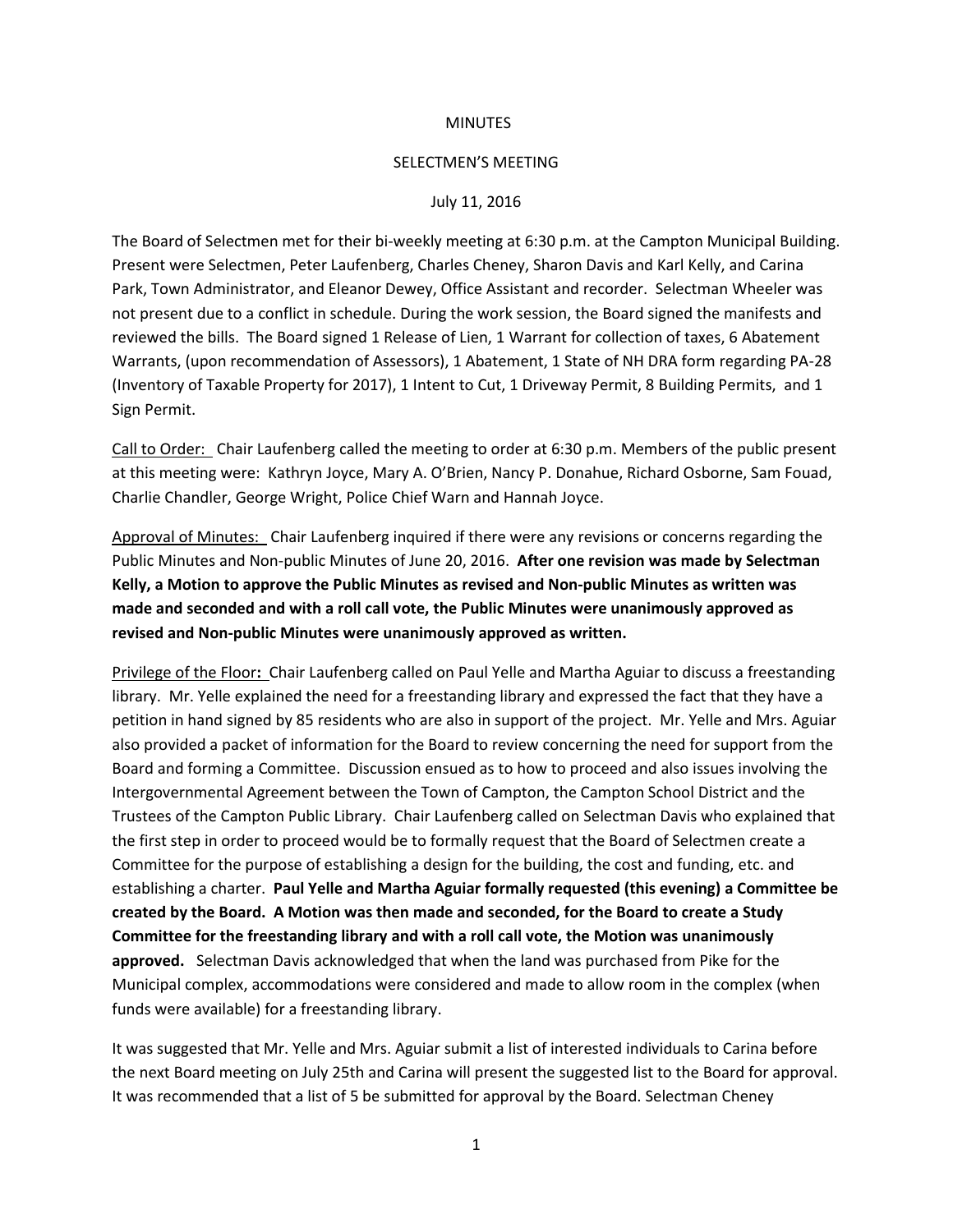suggested to reach out to the public for interested individuals. It was also recommended by Selectman Davis that the Committee be small and Carina suggested perhaps a maximum total of 7 members to be approved. Selectman Davis volunteered to be a member of the Committee as ex officio. Mr. Yelle and Mrs. Aguiar will acquire the list to submit to Carina for the Board's approval and then Carina will reach out to the public (by website and newspaper) for possible interested parties. Mr. Yelle and Mrs. Aguiar thanked the Board this evening for their time.

Chair Laufenberg continued the meeting by calling on Charlie Chandler, who is campaigning for State Senator. Mr. Chandler thanked the Board for having him this evening. Mr. Chandler explained his extensive experience in State and Local government for the past 45 years and positions filled. He further discussed his business experience and the fact that he is presently a Selectman in the Town of Warren. He explained to the Board that he is very capable of becoming a Senator and he knows he can do a good job and is prepared to work hard and is very accessible to the public. Mr. Chandler also introduced his campaign manager, Sam, to the Board. Mr. Chandler inquired if the Board had any questions and discussion ensued concerning his brother, who is also a politician. Mr. Chandler thanked the Board for the courtesy extended to him for the opportunity to introduce himself this evening.

# New Business:

2015 Financial Audit – Auditor's Review: Chair Laufenberg called on Greg Colby, from Vachon Clukay to review the 2015 audit before it is finalized and to answer any questions. A copy of the revised draft report was distributed to the Board this evening; however, Mr. Colby stated there are no real significant changes. Vice Chair called on Selectman Davis who expressed concern regarding deficiencies and comments that were noted and she commented that this was not the practice in previous years. Specifically she was concerned about the fact that on Page 3 it was noted that the Town was in the red on December 31, 2015, and there was a specific reason for this, but there didn't seem to be an explanation noted in the report. Selectman Davis respectfully inquired if an explanation could be made a part of the report. Selectman Davis explained that if the Town has to borrow funds, the report would be taken into consideration and without an explanation it might have an adverse impact on the Town's borrowing power. Mr. Colby stated he would include an explanation in the final report.

Mr. Colby also recommended that an actuary be hired and figured into the budget for the purpose to evaluate the Town and what the retirement liability is in the future.

At this point, Selectman Davis made a Motion to go into Non-Public Session under RSA 91-A: 3 ll (a-i) to discuss management issues with Mr. Colby. The Motion was seconded and with a roll call vote: Selectman Laufenberg – aye, Selectman Davis – aye, Selectman Cheney – aye, and Selectman Kelly – aye, the Board went into Non-Public Session at 7:05 p.m. The Board came out of Non-Public Session at 7:18 p.m.

In Public Session a Motion was made and seconded to seal the Non-Public Minutes, and with a unanimous roll call vote, the Non-Public Minutes were sealed.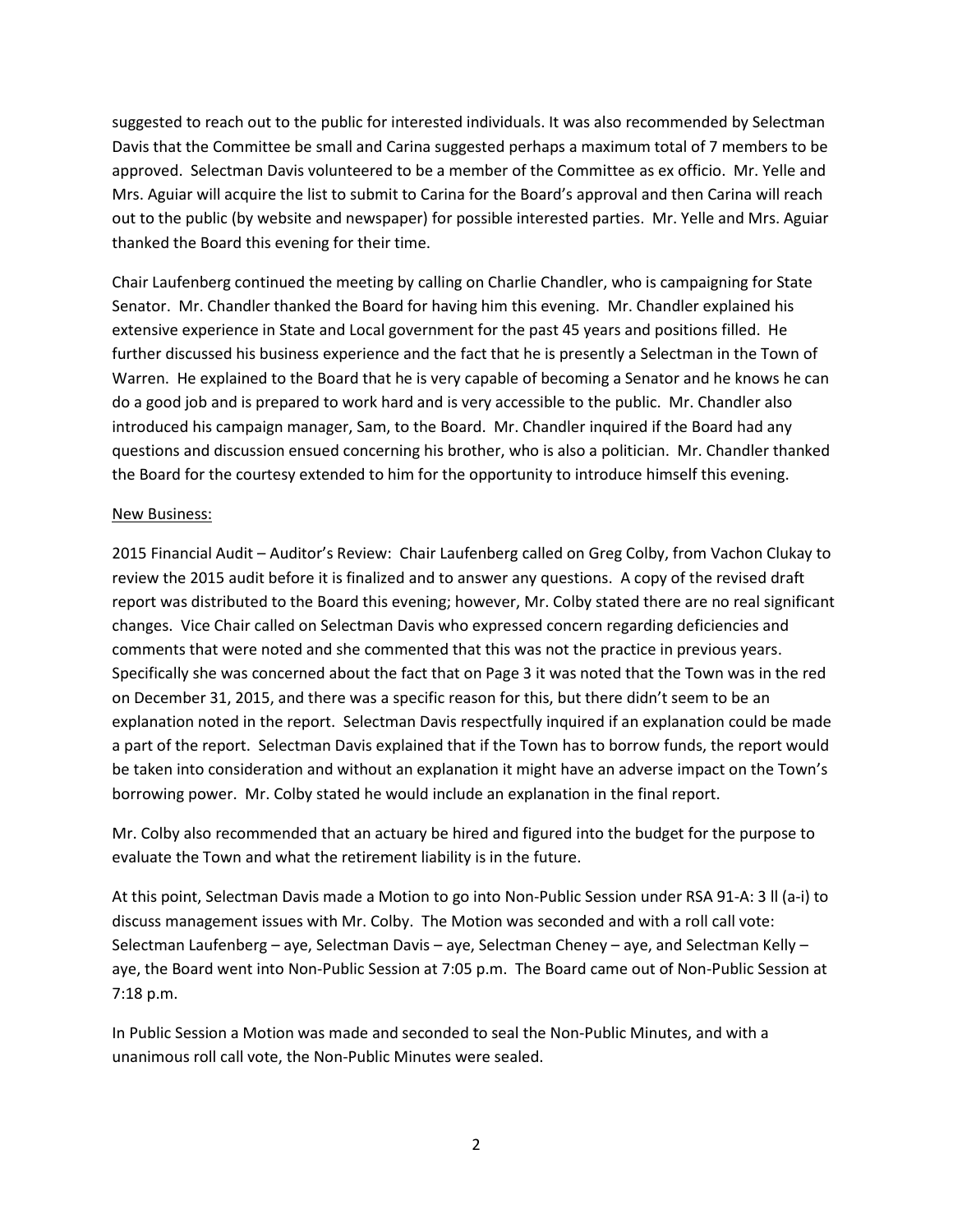Citizen Concern – Campton Village Precinct Sidewalks: Chair Laufenberg inquired if there is any discussion about a citizen's concern regarding the Campton Village Precinct sidewalks as it was part of New Business agenda. Carina confirmed that she informed the concerned citizen that the Campton Village Precinct sidewalks were out of the Board's hands; however, the gentleman requested to speak with the Board, but he did not appear for the meeting this evening.

Potential 2016 Town Owned Property Auction: Carina inquired if the Board would like to move forward on a property tax auction or private bids on 172 Merrill Road. Discussion ensued and after discussion a **Motion was made by Selectman Davis that the Town have an auction on all items on the Town Owned Property List of 2016 submitted by Carina, with the exception of Map and Lot #10/6/3. Selectman Kelly seconded the Motion and with a roll call vote, the Motion was unanimously approved**. Carina will contact the same auctioneer that the Town hired previously, and Chair Laufenberg requested that Carina discuss with the auctioneer placing a minimum bid be set on the property at 172 Merrill Road.

Abatement Requests: The Board then signed 6 abatement requests upon the recommendation of Commerford Nieder Perkins, Town Assessors. Selectman Davis inquired as to the dollar amount of refunds and assessed value totals. Carina informed the Board that approximately \$275,000.00 will be reduced from the total Town assessed value and refunds totaling \$6,469 for one abatement and the other 5 refunds total approximately \$1,955.00.

**Carina explained to the Board that Diane Richards, bookkeeper has been having trouble reconciling an outstanding account regarding Beebe River Water and Sewer. There is a discrepancy as to what Pump System's figures are and what the property owner and the Town has for outstanding figures. With this in mind, Carina suggested that the Board waive the questionable \$233.82 outstanding balance as a determination cannot be made. Selectman Davis made a motion to waive the outstanding balance of \$233.82. The Motion was seconded by Selectman Kelly and with a roll call vote the Motion was unanimously approved.** 

Swearing in of New Full-time Police Officer: Police Chief Warn informed the Board that Joe Blais is, as of July 1, 2016, employed as full-time Police Officer, as voted by the Town of Campton. Hannah Joyce, Town Clerk/Tax Collector was present this evening to swear Officer Blais in, in his capacity as a full-time Police Officer. Chief Warn was on hand to take pictures. The Board congratulated Officer Blais in his new full-time capacity and thanked Mrs. Joyce for her assistance.

# Old Business:

Water Filtration System Quotes: Carina explained that a quote was received from Gilford Well Company in the amount of \$812.00 for 2 10" Granulated Carbon filters, 1 to be installed in the Fire Station (which would accommodate the Durgin Building) and 1 to be installed in the Municipal Building. Another quote was received from Capital Well in the amount of \$1,096.00 for 2 20" Granulated Carbon filters to be installed in the same locations. Selectman Cheney inquired if either company suggested flushing with bleach. Carina confirmed that neither company suggested bleach flushing. After discussion, and noting that both contractors pointed out that no guarantee would be made by either company that the issues will be resolved by installing just the carbon filters, it was agreed by the Board to first try to resolve the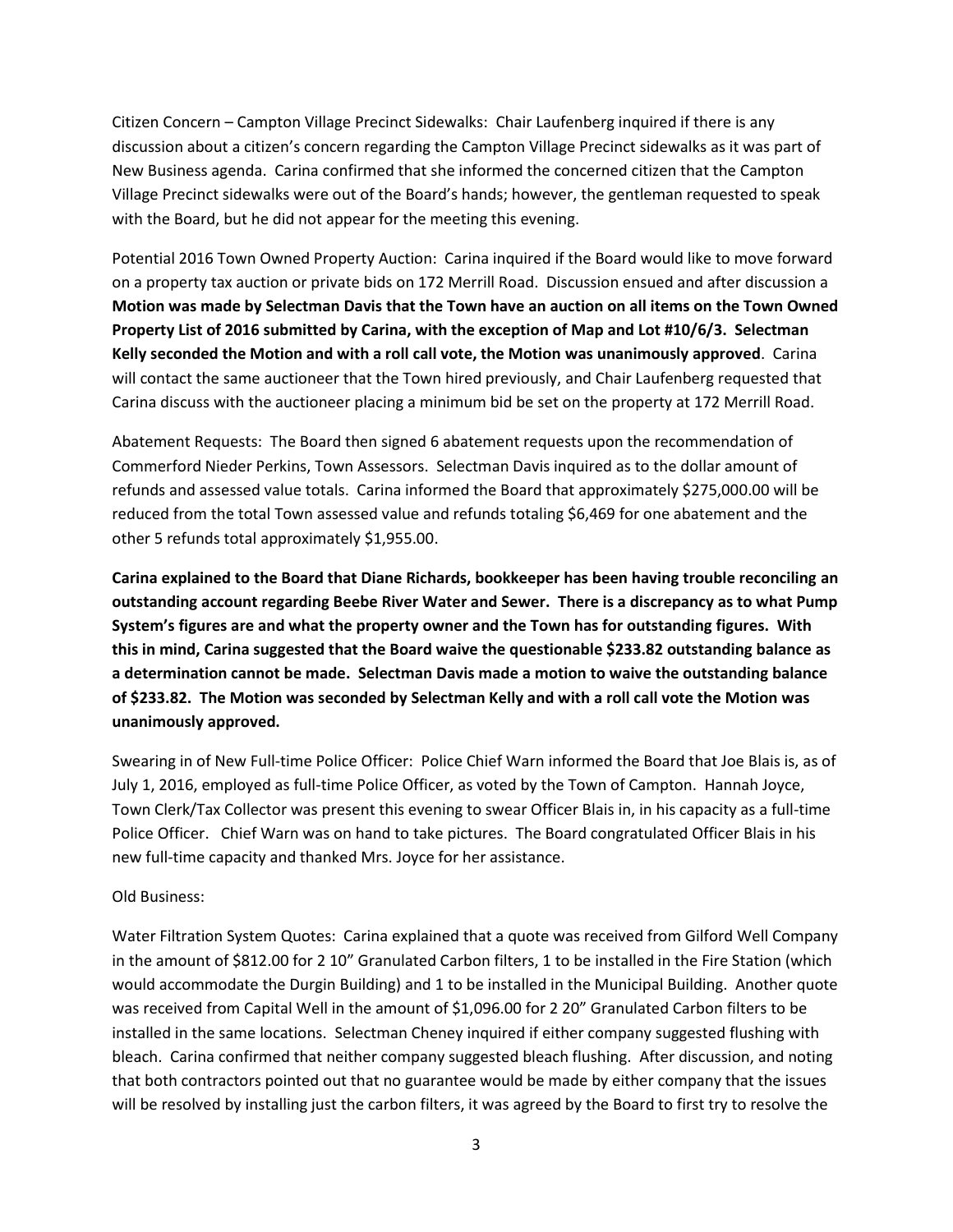problem by installing the cartridges. **A Motion was made by Selectman Cheney to accept the proposal of Capital Well in the amount of \$1,096.00 for the installation of 2 20" carbon filters and funding for same shall be taken from the Capital Reserve Building Fund. The Motion was seconded by Selectman Kelly, and with a roll call vote, the Motion was unanimously approved.**

Correspondence:

White Mountain National Forest provided a schedule of projects being performed by the Forest Service and update on all such projects for July – September. Carina will supply Board members with this information electronically.

A letter was received from NH Department of Environmental Services regarding the Deer Run Dam. The NH DES has submitted a schedule of work to be done with specific deadline dates regarding the Letter of Deficiencies. After discussion, it was agreed that a consultant needed to be hired by the Town for this project and the next step would be to forward 3 RFP's for a certified engineer that is on the State engineers' approval list. Carina did inform the Board that an acknowledgement receipt had to be signed and sent back to NH DES, along with an Operation, Maintenance and Response Information (OMR) form. Carina stated that she will need some assistance in filling out the OMS form. Carina will electronically email the letter from the DES to the Board for further considerations to be discussed in order to meet the response deadlines.

Non-Public Session in accordance with RSA 91-A: 3, II (a-i): Chair Laufenberg called on Selectman Davis who made a Motion to go into Non Public Session under RSA 91-A: 3, II (a-i) regarding a tax agreement. The Motion was seconded by Selectman Kelly and with a roll call vote: Selectman Laufenberg – aye, Selectman Davis – aye, Selectman Cheney – aye, and Selectman Kelly – aye, the Board went into Non-Public Session at 7:55 p.m. The Board came out of Non-Public Session at 8:00 p.m.

Board Concerns and Directives: Chair Laufenberg called on Selectman Davis who requested permission from the Board to move forward with the planning of the Town of Campton's 250<sup>th</sup> Celebration after August 6<sup>th</sup>, when the Heritage Day events are over. Selectman Davis indicated that Mr. Yelle and Mrs. Aguiar have expressed an interest in going forward with this planning after August  $6<sup>th</sup>$  and creating a Committee. The Board was in full agreement to move forward after August  $6<sup>th</sup>$ .

Chair Laufenberg called on Selectman Kelly regarding inquiry concerning cleaning of the property located at 172 Merrill and any progress on personal property issues. Carina stated that she will have to present these issues to the new Town Attorney along with discussing auction issues. Carina informed the Board that the new attorneys will be in to meet the Board on July 25<sup>th</sup>.

Chair Laufenberg expressed concern that the Fire Commissioner vacancy position has not been filled. The Board concurred that the position should be reposted for a couple of weeks and suggested that it be published in the Penny Saver papers, on the website and posted in the Selectmen's Office and the Fire Department.

Privilege of the Floor: None